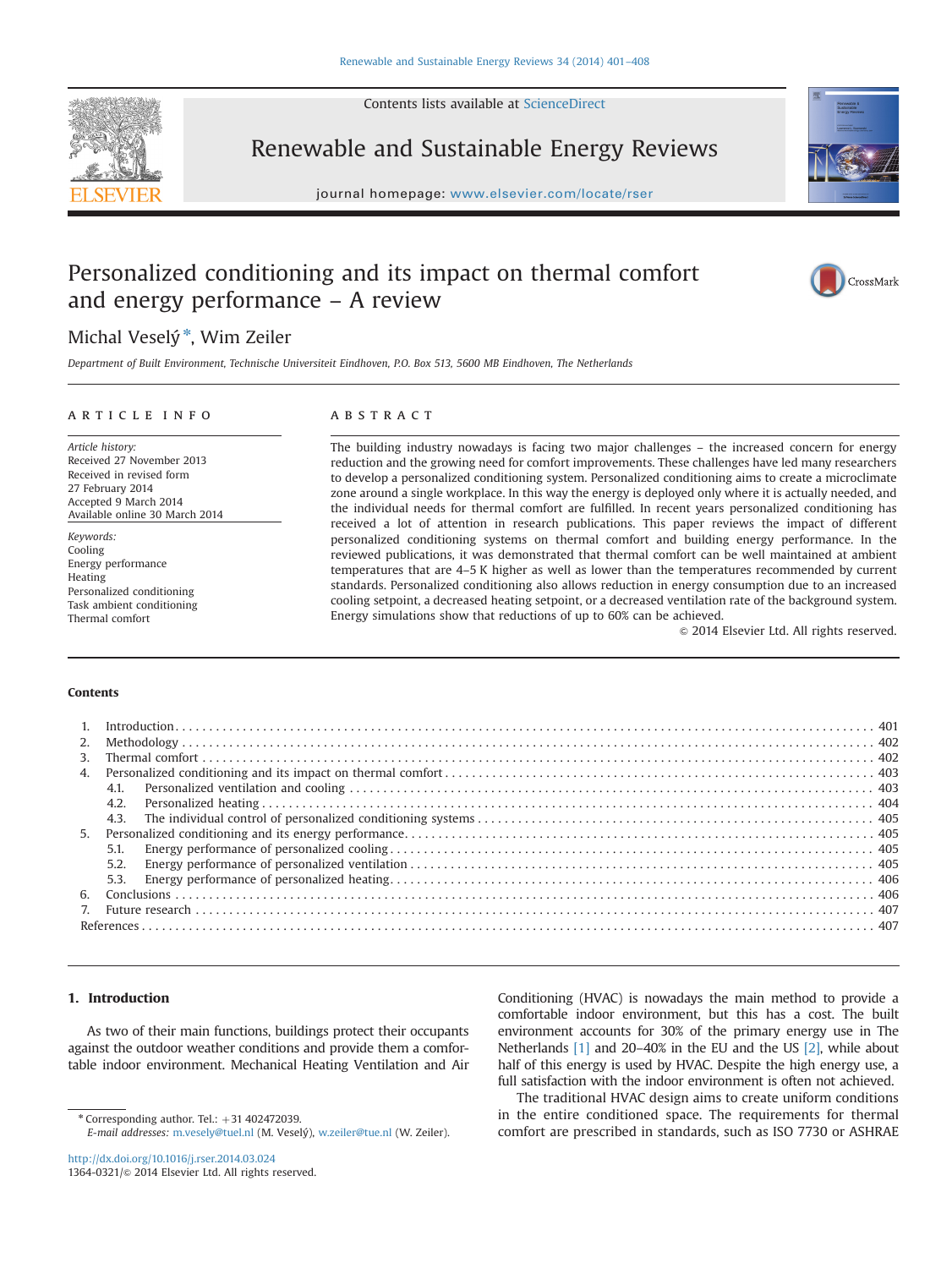Standard 55  $[3,4]$ , which are based on the average values for a large group of people, who participated in the research done under laboratory conditions. It has been generally assumed that providing an indoor environment preferred by an "average" person ensures the best thermal comfort [\[5\].](#page-6-0) In practice the individual differences, based on factors such as age, gender, clothing, activity, or body mass, make it impossible to satisfy the comfort needs of all the occupants using a total volume conditioning [\[6\].](#page-6-0) However, controlling the indoor environment in a narrow range around the optimal prescribed by standards does not lead to a higher comfort level [\[7\].](#page-6-0) Furthermore in uniform thermal environment only a few body parts are often the source of thermal discomfort, typically the head in warm environments and hands and feet in cool environments [\[8,9\]](#page-6-0).

The limitations of the traditional approach to HVAC design have led many researchers to design a personalized conditioning system (often also called task ambient conditioning). Personalized conditioning aims to condition only a relatively small space around the user in contrast to the traditional HVAC techniques. Different personalized conditioning systems have been introduced, including personalized ventilation [\[10\],](#page-6-0) a combination of personalized ventilation with local convective and radiant heating [\[11,12\]](#page-6-0), a personal environmental module  $[13]$ , or even a phase change material cooling vest  $[14]$ . It has been shown that these systems improve an individual's comfort and reduce the energy consumption when designed and used properly [10–[14\]](#page-6-0). However, despite the positive effects personalized conditioning is still not widespread in the building practice.

This paper starts with the basis of thermal comfort and after this it reviews the impact of personalized conditioning on thermal comfort as well as the energy saving potential of personalized conditioning systems. It is very important to consider these two driving aspects of HVAC design – energy savings and thermal comfort – together without compromising either one.

#### 2. Methodology

The scientific databases of ScienceDirect, Web of Science, Wiley Online Library and Taylor and Francis Online were searched for terms related to personalized or task ambient conditioning systems (including ventilation, heating and cooling) and their impact on thermal comfort and building energy performance. The keywords used in the search were personalized, task ambient, local conditioning, ventilation, heating, cooling in combination with thermal comfort, energy use or energy performance. The resulting articles were then reviewed in line with the purpose of the paper. In addition, other relevant publications known to the authors or found through references were also reviewed.

The reviewed publications are sorted into categories of personalized heating, cooling and ventilation. This gives an overview of how well each category is explored and helps to find areas that need further research.

#### 3. Thermal comfort

Following the definition by ASHRAE  $[4]$  "thermal comfort is that state of mind, which expresses the satisfaction with the thermal environment". The widely used Predicted Mean Vote– Predicted Percentage of Dissatisfied (PMV–PPD) model developed by Fanger [\[15\]](#page-6-0) uses six primary factors defining thermal comfort, four of which are related to the environment – air temperature, radiant temperature, air speed and relative humidity – and two individuals – clothing insulation and metabolic activity. In the PMV–PPD model only clothing insulation and metabolic activity are included as individual factors, while other individual factors such as gender, age or body mass are omitted.

The PMV–PPD model [\[15\]](#page-6-0) is based on a large sample of subjects recruited mostly from college age students. However, facing the increasing number of elderly people in the population, the question arises if it is still applicable for any subpopulation. The elderly do not perceive thermal comfort differently from their younger counterparts, when factors such as activity level or clothing are considered [\[16](#page-6-0)–18]. However, the thermoregulation ability tends to decrease with the increasing age  $[16]$ . This implies that, even when the preferred temperature is the same for young and elderly, the deviations from the optimum affect the elderly to a greater extent.

A comprehensive literature review on gender differences in thermal comfort by Karjalainen <a>[\[19\]](#page-6-0)</a> shows that females are generally more likely to express dissatisfaction with their thermal environment. Although no clear difference was revealed in terms of neutral temperature, women seem to be more sensitive to deviations from optimum leading to more complaints, especially in cooler conditions. This is in the line with the findings of Schellen et al. [\[20\]](#page-6-0) who also reported that particularly for females the skin temperature of the hands is of high importance for overall thermal sensation in cooler conditions.

The lower tolerance of women to the deviations from the optimal temperature range can be explained by the fact that they have, compared to men, generally smaller total and lean body mass, larger body surface and lower resting metabolic rate, although their greater body fat content should allow them to tolerate lower ambient temperatures better [\[21\].](#page-6-0) This is supported by the findings of Tikuisis et al. [\[22\]](#page-6-0) who compared thermoregulatory responses of men and women immersed in cold water. No significant differences occur between the two genders, when the body fatness and the ratio of body surface area to size are taken into account.

Body fat is one of the most important thermophysiological differences between individuals. Both the conduction of heat transfer and blood flow are influenced by body fat. The complex interrelations between human morphology and thermoregulation make it difficult to isolate one component and describe its impact [\[23\]](#page-6-0). People with a higher body fat percentage generally have a higher level of activity so they prefer a lower temperature [\[24\]](#page-6-0).

Savastano [\[25\]](#page-6-0) studied the core, fingernail bed and abdominal skin temperature of obese and normal weight adults under thermoneutral conditions at rest. The abdominal subcutaneous fat depot was selected because it is the most homogeneous across all participants with regard to the absence of prominent surface vessels. The core temperature did not differ significantly between the obese and normal weight persons. However, infrared thermography-measured fingernail-bed temperature was significantly higher in obese subjects than in normal weight subject. Conversely, the abdominal skin temperature was significantly lower in obese subjects than in normal weight subjects [\[25\].](#page-6-0) Increasing heat release from the hands may offset heat retention in areas of the body with greater fat percentage, thereby helping to maintain the normal temperature in obesity. This indicates that the heat loss through the hands of obese subjects increases to compensate for the lower heat loss through the body, where subcutaneous fat is damming the heat losses. The lower heat loss by the insulation layer also explains why obese subjects prefer a lower temperature than normal weight persons. The body pursues a similar core temperature, whether a person is obese or of normal weight.

Another approach to thermal comfort, which has been incorporated in the ASHRAE standard 55  $[4]$ , is the adaptive model introduced by de Dear and Brager [\[26\].](#page-6-0) The adaptive model is an approach to comfort that starts with the behavioral adaptations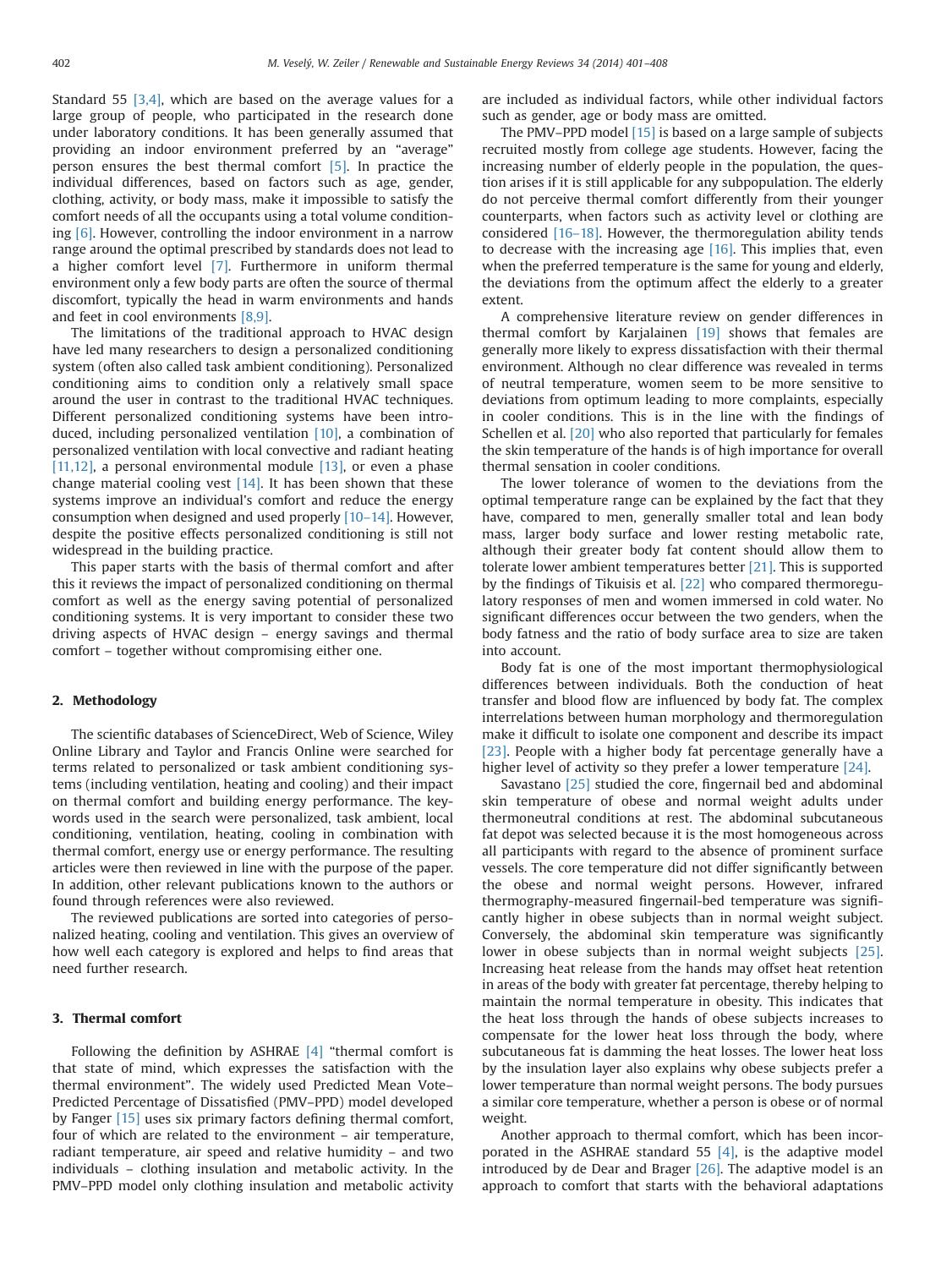rather than with the heat exchange theory. This adaptation is a two-way process. People adapt themselves to their thermal environment by changing their clothing insulation, their posture, or their activity. They also adapt their thermal environment to their current requirement by such actions as opening windows, adjusting blinds, and adjusting the heating or cooling. By these adaptations people are in dynamic equilibrium with their surroundings [\[27\].](#page-6-0)

The partial and whole body thermal sensations of the human body are related to changing skin- and core temperatures. Nonuniformities in environmental conditions (air temperature, air movement, radiation, and conduction to surfaces) affect the skin temperature of the body's various parts, affecting a person's overall thermal sensation and comfort in complex ways. Even in spatially and temporally uniform environments, the body's skin temperatures are distributed non-uniformly [\[28\].](#page-6-0)

In a uniform thermal environment, the overall thermal sensation follows the local one that is furthest from neutral, and the overall comfort follows the worst local discomfort votes [\[29\].](#page-6-0) Thermal sensation and comfort correlate quite well in uniform environments. A neutral sensation correlates to the best comfort; warmer and cooler sensations correlate to reduced comfort. Generally, the head is the most sensitive area of the body in warm conditions and the feet, hands, and back in cool conditions [\[29\]](#page-6-0).

Thermal environments created by personalized conditioning are often spatially non-uniform or transient. In a non-uniform environment, the influence of the individual body parts on the overall sensation varies greatly. The most influential group consists of the back, chest, and pelvis. Sensations from these body parts have a dominant impact on overall sensation. The least influential group includes the hand and foot at the end of the extremities where vasodilatation and vasoconstriction are strongest [\[9,30\].](#page-6-0)

In non-uniform environments the relationship between sensation and comfort is more complex. The identical cool face sensation may be perceived as comfortable when the whole body is warm or uncomfortable when the whole body is cold. Therefore, non-uniform environments are not necessarily less desirable than thermal neutrality, but they can actually produce better comfort than a uniform neutral condition.

Zhang [\[31\]](#page-6-0) found that overall thermal comfort can be based on local comfort only, without any need to include local sensation information. Overall comfort is actually close to the two most uncomfortable votes, so the least comfortable local votes have the most significant influence. Averaging the two least comfortable votes gives the best prediction of the overall comfort. If the subject has some control over his/her thermal environment (e.g., controllable radiant panel) or the thermal conditions are transient, than overall comfort is the average of the two minimum votes and the maximum comfort vote. To keep the whole body comfortable, eliminating the most uncomfortable local votes has the highest priority. This suggests the use of task-ambient systems.

As the individual differences based on age, gender or body fat content show, thermal comfort is not only a simple function of the thermal environment, but it is also influenced by a whole set of individual factors. It is generally very complicated to capture all these influences on thermal comfort and nearly impossible to find an optimal thermal environment for a group of individuals. Thermal neutrality is considered to provide the best comfort, but this does not respect the individual preferences  $[6]$ . Therefore, the thermal environment needs to become personalized in order to fit different preferences of each individual.

This paper attempts to investigate by how much the current indoor climate conditions be improved using personalized conditioning. This is based on premise that extension of the range to which indoor air temperature or humidity is controlled would translate to energy savings' potential. However, extreme thermal environment (that is, "too cold" or "too hot") could lead to discomfort levels that cannot be compensated by personalized conditioning. This makes it intuitive to explore the range of indoor climate conditions that can yield energy savings while still ensuring users' thermal comfort.

## 4. Personalized conditioning and its impact on thermal comfort

The conventional HVAC systems create uniform indoor environment and local effects are considered only as a possible source of discomfort in the form of a draft, radiant asymmetry, or vertical temperature gradient. Unlike the conventional HVAC systems, personalized conditioning might expose the building occupant to non-uniform and non-steady-state conditions. A non-uniform thermal environment may provide better comfort than a uniform one in a more energy efficient way [\[5\].](#page-6-0) Therefore, there is a need to study the thermal comfort under such combined effects. de Dear et al. [\[32\]](#page-6-0) reviewed the thermal comfort research over the last twenty years and identified climate chamber studies and field studies as the two main methods to investigate thermal comfort. A growing number of researchers use a new method of comfort simulations [\[32\].](#page-6-0) The majority of published research on the impact of personalized conditioning on thermal comfort falls under the category of climate chamber studies and they focus on cooling by an increased air movement. The scientific publications dealing with the impact of personalized conditioning on thermal comfort are summarized in [Table 1](#page-3-0). The different aspects of personalized conditioning are discussed in the next sections.

### 4.1. Personalized ventilation and cooling

Personalized ventilation aims to supply fresh clean air directly to the breathing zone of the building occupants. It brings two major advantages over the total volume HVAC systems: improved air quality due to higher ventilation effectiveness and potential for cooling due to higher air velocity. The improvements of air quality by personalized ventilation are well documented by a number of studies using a thermal manikin [33–[39\]](#page-7-0) as well as human subjects [\[37,38,40](#page-7-0)–47].

The thermal comfort research on personalized ventilation focus primarily on warmer environmental conditions and thus on the cooling effect of the higher air movement. Personalized ventilation performs better with regards to the thermal comfort than other methods to elevate the air movement such as standing, ceiling, or desk fans, since it may condition the personalized air in terms of temperature or humidity  $[10]$ . It has been shown that with the use of personalized ventilation, thermal comfort can be well maintained at the room air temperatures reaching 30  $\degree$ C [\[48,49\]](#page-7-0) and at a relative humidity of 60–70% [\[46,49\].](#page-7-0) Personalized ventilation is not feasible for heating because the elevated air velocity brings a risk of draft discomfort [\[10\].](#page-6-0)

The current building practice is to avoid higher air velocities as a possible source of draft discomfort. However, newer findings show that the preferences of workers in a typical office building incline much more towards higher rather than lower air movement [50–[52\].](#page-7-0) Zhang et al. [\[51\]](#page-7-0), based on analysis composed of surveys from more than 200 buildings, report that above the neutral thermal sensation more than 50% of people would prefer more air movement while less than 2% people would like decreased air movement. The high dissatisfaction with too little air movement suggests that an increased air velocity might be a reasonable way to improve thermal comfort.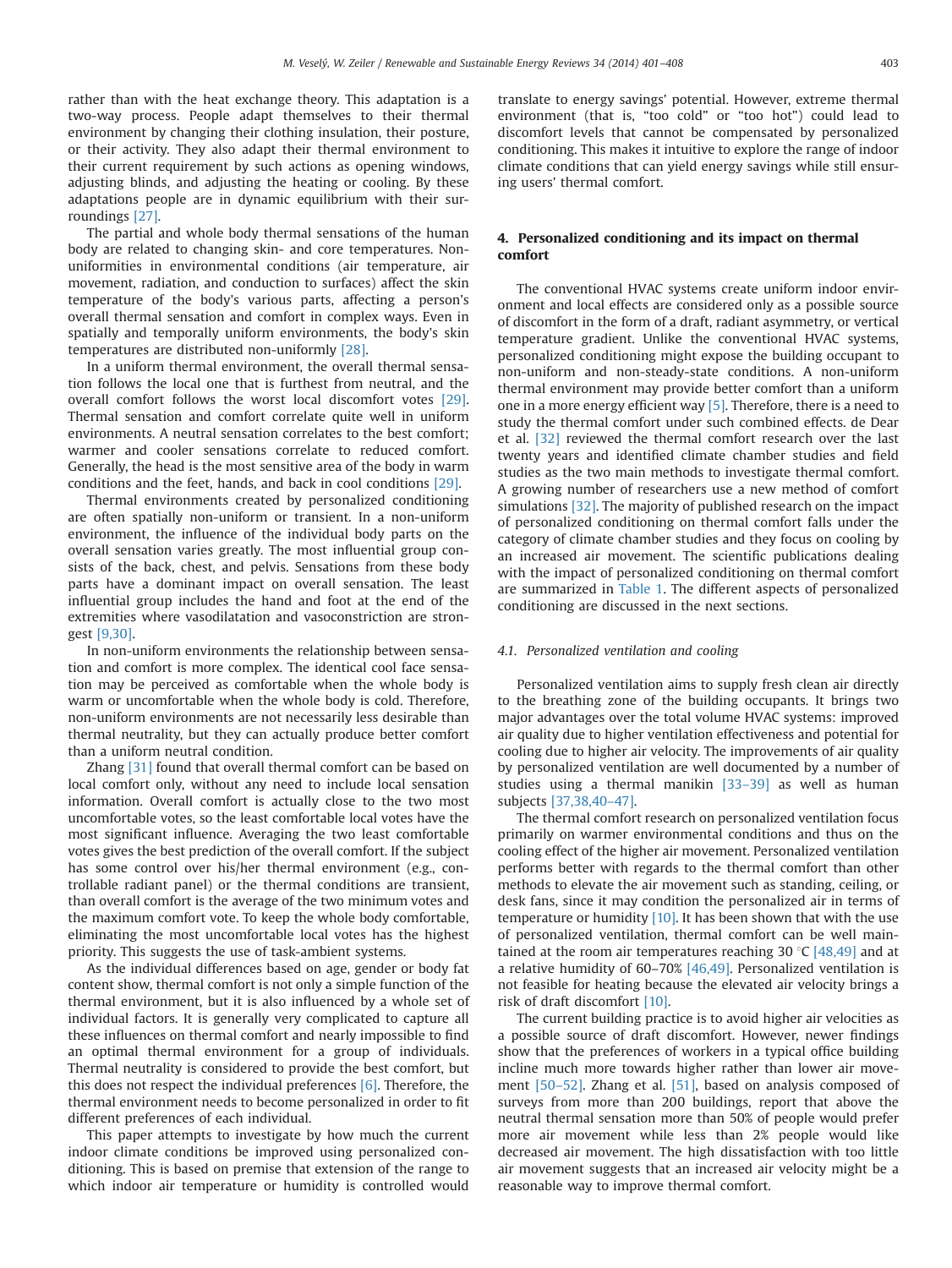#### <span id="page-3-0"></span>Table 1 Impact of personalized conditioning on thermal comfort.

| Reference Functions of the system |              |              | Type of experiments/evaluation    |                                                   |              |                              | Individual control provided | <b>Ambient</b>                                          |                      |
|-----------------------------------|--------------|--------------|-----------------------------------|---------------------------------------------------|--------------|------------------------------|-----------------------------|---------------------------------------------------------|----------------------|
|                                   |              |              | Heating Cooling Ventilation Human | subject/field<br>study<br>(number of<br>subjects) | manikin      | Thermal Simulations Physical | measurements                |                                                         | temperatures<br>(°C) |
| $[57]$                            | $\checkmark$ |              |                                   |                                                   | $\checkmark$ |                              |                             | $\equiv$                                                | 18                   |
| [45]                              | $\checkmark$ |              | ✓                                 | $\sqrt{(32)}$                                     |              |                              |                             | No control                                              | 20                   |
| [56]                              | ✓            | ✓            |                                   | (24)                                              |              |                              |                             | No control                                              | $15 - 45$            |
| [61]                              | ✓            | $\checkmark$ | ✓                                 | $\checkmark$ (24)                                 |              |                              |                             | Flow rate and under some conditions the                 | $26 - 28$            |
|                                   |              |              |                                   |                                                   |              |                              |                             | direction of personalized air                           |                      |
| [62]                              | ✓            | ✓            | ✓                                 | ✓                                                 |              |                              |                             | Flow rate, direction and temperature of the             | $21 - 25$            |
|                                   |              |              |                                   |                                                   |              |                              |                             | personalized air, temperature of the                    |                      |
|                                   |              |              |                                   |                                                   |              |                              |                             | heating panel                                           |                      |
| $[11]$                            | ✓            | $\checkmark$ | ✓                                 | $\sqrt{(48)}$                                     |              |                              |                             | Flow rate and direction of the personalized air,        | $20 - 26$            |
|                                   |              |              |                                   |                                                   |              |                              |                             | the under-desk airflow rate, the temperature of         |                      |
|                                   |              |              |                                   |                                                   |              |                              |                             | the convection flow from the chair, and the             |                      |
|                                   |              |              |                                   |                                                   |              |                              |                             | surface temperature of the heating panels               |                      |
| $[12]$                            | ✓            | ✓            | $\checkmark$                      |                                                   | ✓            |                              |                             | $\equiv$                                                | $20 - 26$            |
| $[48]$                            | $\checkmark$ | $\checkmark$ | $\checkmark$                      | $\checkmark$ (18)                                 |              |                              |                             | Flow rate of the personalized air, palms and feet 18-30 |                      |
|                                   |              |              |                                   |                                                   |              |                              |                             | heating levels                                          |                      |
| [63]                              |              | ✓            | ✓                                 | ✓                                                 |              |                              |                             | Flow rate and direction of the personalized air         | 28                   |
| $[53]$                            |              | J            | ✓                                 | $\checkmark$ (64)                                 |              |                              |                             | Flow rate of the personalized air                       | $23 - 26$            |
| $[39]$                            |              | ✓            | ✓                                 |                                                   | ✓            |                              |                             | $\overline{\phantom{a}}$                                | 28                   |
|                                   |              |              |                                   |                                                   |              | ✓                            |                             | No control                                              | $23.5 - 26$          |
| [64]                              |              | ✓            | ✓                                 | $\checkmark$ (24)                                 |              |                              |                             |                                                         |                      |
| $[33]$                            |              |              | ✓                                 |                                                   | ✓            |                              |                             | $\overline{a}$                                          | 26                   |
| $[35]$                            |              |              | ✓                                 |                                                   | ✓            |                              |                             |                                                         | 26                   |
| [34]                              |              | ✓            | ✓                                 |                                                   | ✓            |                              |                             |                                                         | 26                   |
| $[43]$                            |              | ✓            | ✓                                 | $\sqrt{(30)}$                                     |              |                              |                             | Flow rate of the personalized air                       | $23 - 26$            |
| $[42]$                            |              | ✓            | ✓                                 | $\sqrt(60)$                                       |              |                              |                             | Flow rate of the personalized air                       | $23 - 26$            |
| [65]                              |              | ✓            | ✓                                 | $\checkmark$ (19)                                 |              |                              |                             | No control                                              | 28.5                 |
| [44]                              |              | ✓            | ✓                                 | $\sqrt{(30)}$                                     |              |                              |                             | Flow rate of the personalized air                       | 26                   |
| [68]                              |              | ✓            | ✓                                 |                                                   |              | ✓                            | ✓                           | $\overline{a}$                                          | 26                   |
| [67]                              |              | ✓            | ✓                                 | $\checkmark$ (10)                                 |              | ✓                            |                             | No control                                              | $26 - 28$            |
| [68]                              |              | ✓            | ✓                                 |                                                   | $\checkmark$ |                              |                             |                                                         | $20 - 26$            |
| $[38]$                            |              | ✓            | ✓                                 | $\checkmark$ (35)                                 |              |                              |                             | No control                                              | $20 - 26$            |
| [46]                              |              | ✓            | ✓                                 | $\sqrt{(30)}$                                     |              |                              |                             | Flow rate and direction of the personalized air         | $23 - 28$            |
| $[37]$                            |              | ✓            | ✓                                 | $\checkmark$ (12)                                 | ✓            |                              |                             | No control                                              | 22                   |
| [40]                              |              | ✓            | ✓                                 | $\checkmark$ (11)                                 |              |                              |                             | No control                                              | $23 - 26$            |
| [41]                              |              | ✓            | $\checkmark$                      | $\checkmark$ (32)                                 |              |                              |                             | Flow rate of the personalized air                       | $23.5 - 26$          |
| [69]                              |              | ✓            |                                   | (119)                                             |              |                              |                             | Fan speed                                               | $24 - 31$            |
| $[70]$                            |              | ✓            |                                   |                                                   |              | ✓                            | ✓                           |                                                         |                      |
| $[71]$                            |              | ✓            |                                   | $\checkmark$ (8)                                  |              | J                            |                             | Fan speed (under some conditions)                       | Not reported         |
| $[54]$                            |              | ✓            |                                   | $\checkmark$ (32)                                 |              |                              |                             | Fan speed                                               | $22 - 26$            |
| [49]                              |              | ✓            |                                   | $\checkmark$ (16)                                 |              |                              |                             | Fan speed                                               | $26 - 30$            |
|                                   |              |              |                                   |                                                   |              |                              |                             |                                                         |                      |

No problems with draft discomfort caused by personalized ventilation have been reported at temperatures above 23 °C, even when the temperature of the personalized air was  $3-4$  °C lower than the room air temperature [10,40–[43,53\]](#page-7-0). At lower temperatures personalized ventilation may cause complaints about draft. However, tests at the room air temperature of 20 $\degree$ C did show that heating of the personalized air diminishes the draft discomfort [\[45\].](#page-7-0)

The concept of personalized ventilation usually uses an additional air distribution system making the whole HVAC system more complicated and costly. However, utilizing the air distribution pattern of displacement ventilation makes it possible to realize a personalized ventilation without any additional centralized ducting. The "ductless" personalized ventilation studied by Halvoňová and Melikov [\[33](#page-6-0)–35] sucks the cool clean air distributed in a thin layer over the floor by displacement ventilation and then delivers this air to the breathing zone of the occupants. Since the air supplied by the personalized ventilation is cooler than the air in the occupied zone, more cooling is provided compared to just recirculated room air.

The air movement can also be elevated by personal fans, which means just recirculating of the room air. The tests at room air temperatures of up to 30 $\degree$ C show that the thermal comfort can be well maintained using air speeds of as much as 1.5 m/s in the upper body region. Another way to generate more air movement is to enhance the natural convective flows around the human body.

A chair equipped with fans to enhance the convective plume has been tested in conjunction with displacement ventilation by Sun et al. [\[54\]](#page-7-0). This method provided additional cooling and improved the thermal comfort without the need to decrease the supply temperature of the displacement ventilation, which can lead to risk of draft discomfort.

Even a personalized cooling system incorporated in the clothing has been recently tested. A vest equipped with phase change material improved thermal comfort at rather extreme temperatures, which can occur in the office environment during summer heat waves [\[14\]](#page-6-0). However, the applicability of any personalized conditioning system incorporated in clothing is lower because of possible dress codes in the office environment. In this sense the applicability of other means of personalized conditioning is much higher.

#### 4.2. Personalized heating

The topic of personalized heating has received less attention in the research literature than personalized cooling. It has been noted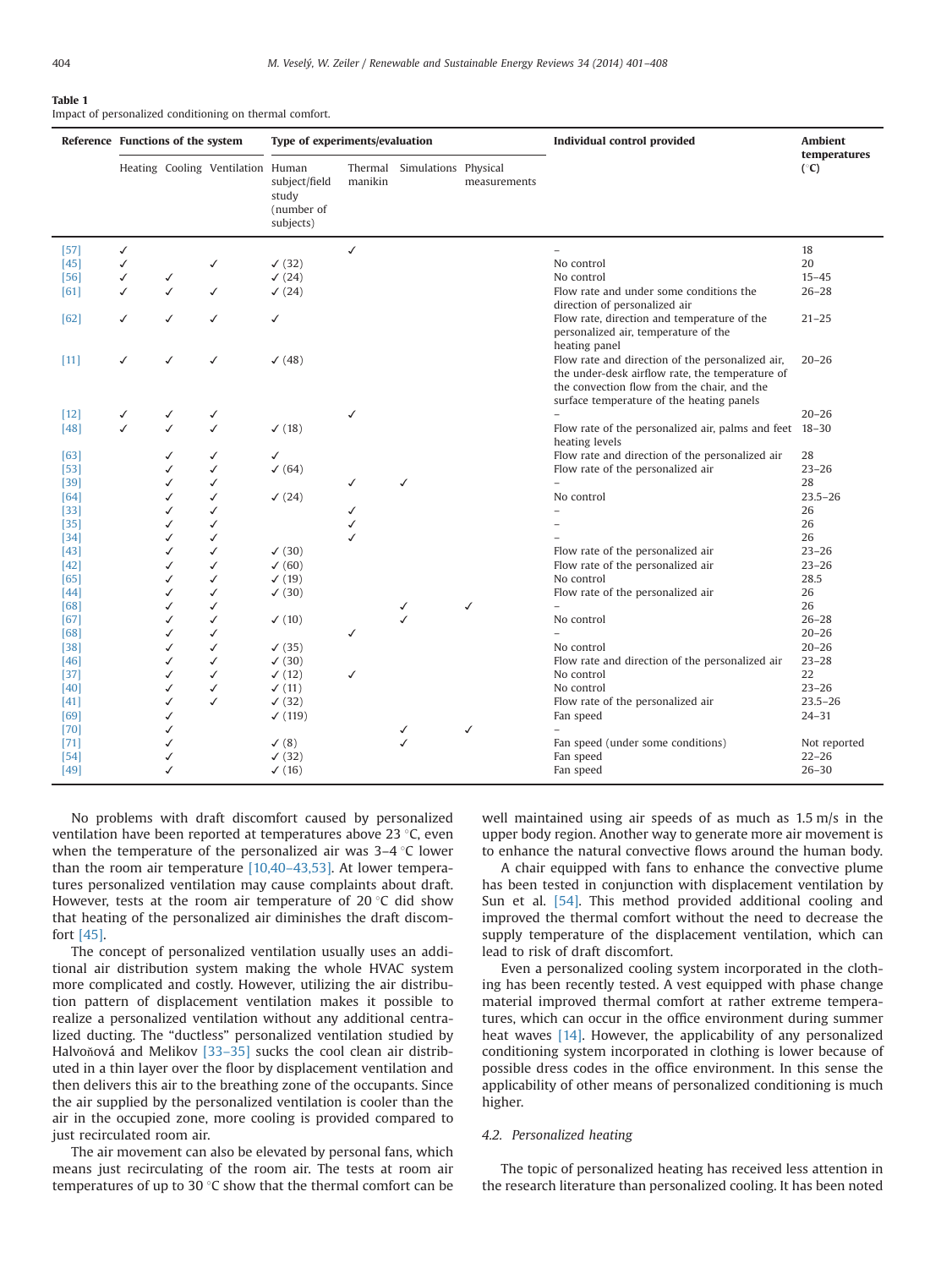by Fanger [\[55\]](#page-7-0) that it is more convenient to provide personalized heating by radiation or conduction, so that the inhaled air may be still kept cool and pleasant to inhale. Most of the personalized heating systems that have been studied use heating elements incorporated in the furniture (chair and desk) and floor or radiation panels and lamps [\[11,12,48,56,57\].](#page-7-0)

Comparing the heating options of the personalized conditioning system introduced by Melikov and Knudsen [\[11\]](#page-6-0) identifies the heated chair as a more effective option than floor or under-desk radiant heating panels [\[12\].](#page-6-0) The importance of chair heating was also confirmed by Zhang et al. [\[56\]](#page-7-0) who tested the impact of a heated and cooled seat on thermal comfort. Foda and Sirén [\[57\]](#page-7-0) have demonstrated that thermal comfort may be maintained at the ambient temperature of 18  $\degree$ C by the use of local floor heating. When using a heated chair the comfort ambient temperature can be as low as  $15 \degree C$  [\[56\].](#page-7-0)

The combination of personalized cooling and heating systems such as introduced by Melikov and Knudsen [\[11\],](#page-6-0) Watanabe et al. [\[12\]](#page-6-0) and Zhang et al. [\[48\]](#page-7-0) allows extending the comfort ambient temperature range by  $4-5$  °C on the warm and the cool sides [\[58\]](#page-7-0).

#### 4.3. The individual control of personalized conditioning systems

A crucial aspect influencing the performance of any personalized conditioning system is the individual control provided to its user. It has been noted by Zhang et al. [\[48\]](#page-7-0) that just "being able to control" does not mean automatically improving comfort. The tests of their personalized conditioning system have shown that under more extreme environmental conditions the fixed setting was rated as acceptable as under the user control. However, in less extreme conditions the user control was beneficial with regards to the thermal comfort.

The user is often provided with the control over his or her personalized airflow, temperature of this airflow or temperature of the heating elements (see [Table 1](#page-3-0)). However, this way of control is still highly dependent on user's behavior and can often lead to decreased comfort level and increased energy use. It is therefore desirable to control the conditioning by a critical parameter predicting the changes in user's comfort.

In the cool environments the human body reduces the blood flow in the body extremities in the process called vasoconstriction [\[59\].](#page-7-0) This process results in a considerable drop in a skin temperature of the body extremities, particularly hands, and often leads to cool discomfort [\[59\]](#page-7-0). Since the hands dictate the thermal comfort in cool environments [\[59\],](#page-7-0) the hand skin temperature has a potential to become a critical parameter for control of a local heating system. This idea has been tested by Vissers [\[60\]](#page-7-0) who used finger temperature, sensed remotely by an infrared camera, as a control signal for local radiant heating. Although this study shows promising results, it has strong limitations in terms of the low number of human subjects participating in the experiments and a control process that was not fully automated. Further investigation on this topic is thus needed.

#### 5. Personalized conditioning and its energy performance

The personalized conditioning aims to provide a comfortable and healthy environment locally and with respect to individual need of the users. The local approach also gives the potential for energy savings, which can be achieved in several ways

1. by extending the temperature setpoints for the whole space while the thermal comfort is well maintained by local heating or cooling;

- 2. by reducing the outdoor airflow rate, which is compensated for by substantially higher ventilation effectiveness of the personalized ventilation;
- 3. by running the personalized conditioning system only when the occupant is present at his or her workplace.

The energy savings estimated by different studies of personalized conditioning systems are listed in [Table 2](#page-5-0) and range from 4 to 60%. All the studies listed in the table are based on calculations or dynamic energy simulations. The energy saving percentages listed in the table are difficult to compare because of different assumptions made in the studies in terms of the building and HVAC design, the climate conditions, and operational strategy. Generally it is reasonable to compare only the energy savings achieved with the same system functions and in the same climate. Nevertheless this overview shows that building energy consumption may be reduced considerably using personalized conditioning.

#### 5.1. Energy performance of personalized cooling

Most of the reviewed studies focus on cooling in hot climates [\[48,66,67,70](#page-7-0)–74]. Personalized convective cooling is applied in all the reviewed studies concerning cooling, often in combination with personalized ventilation. In these studies the most common strategy for reducing the energy use is to increase the temperature setpoint for the total volume conditioning while the comfort is still well maintained by the personalized cooling. The estimated energy savings vary between 4 and 51% when the cooling setpoint is increased by 2.5–6  $\degree$ C. It has to be noted that the highest energy savings of 51% are achieved by the combination of increased cooling setpoint and reduced airflow rate [\[74\].](#page-7-0)

Hoyt et al. [\[75\]](#page-7-0) studied the energy saving potential of increasing the cooling setpoint in several cities in the US. Although this study does not include the use of personalized conditioning, it can give an idea about potential energy savings when using low powered personalized cooling. [Fig. 1](#page-5-0) compares estimated energy savings in hot climates by studies [\[40,48,66,67,70,73](#page-7-0)–76]. Only the energy savings achieved in hot climates are included for studies [\[48,73\]](#page-7-0). Studies [\[71,72\]](#page-7-0) are not included in the chart because they do not clearly state the cooling setpoint increment. [Fig. 1](#page-5-0) shows that most of the values cluster around a cooling setpoint raised by  $3^{\circ}$ C resulting in energy savings of approx. 30%. The only exception in this trend is the study by Yang et al. [\[76\]](#page-7-0), which reports exceptionally low energy reduction by increased cooling setpoint. This is caused by outdoor relative humidity of 80% and indoor relative humidity setpoint of 50%. The biggest part of cooling energy is accounted for in this case by dehumidification. Raising the indoor relative humidity setpoint in humid climates might be a more effective strategy to save energy than just raising the indoor air temperature setpoint. The thermal comfort can still be well maintained under ambient relative humidity of up to 70% [\[46,49\].](#page-7-0)

Ghaddar et al. [\[71\]](#page-7-0) presented an energy saving strategy based on undersizing the total volume cooling system consisting of chilled ceiling and displacement ventilation. The transient thermal discomfort during peak hours is compensated by the personalized cooler. The total volume conditioning system, undersized by 25% and simulated for an office space in a hot climate, is able to meet the load 80% of the time. The lower capacity chiller works at better efficiency since most of the time it operates close to full load while the higher capacity system runs most of the day at a partial load. This results in energy savings of about 7% [\[71\].](#page-7-0)

#### 5.2. Energy performance of personalized ventilation

Comparing energy performance of the personalized ventilation in hot [\[74\]](#page-7-0) and cold [\[77\]](#page-7-0) climates shows that different energy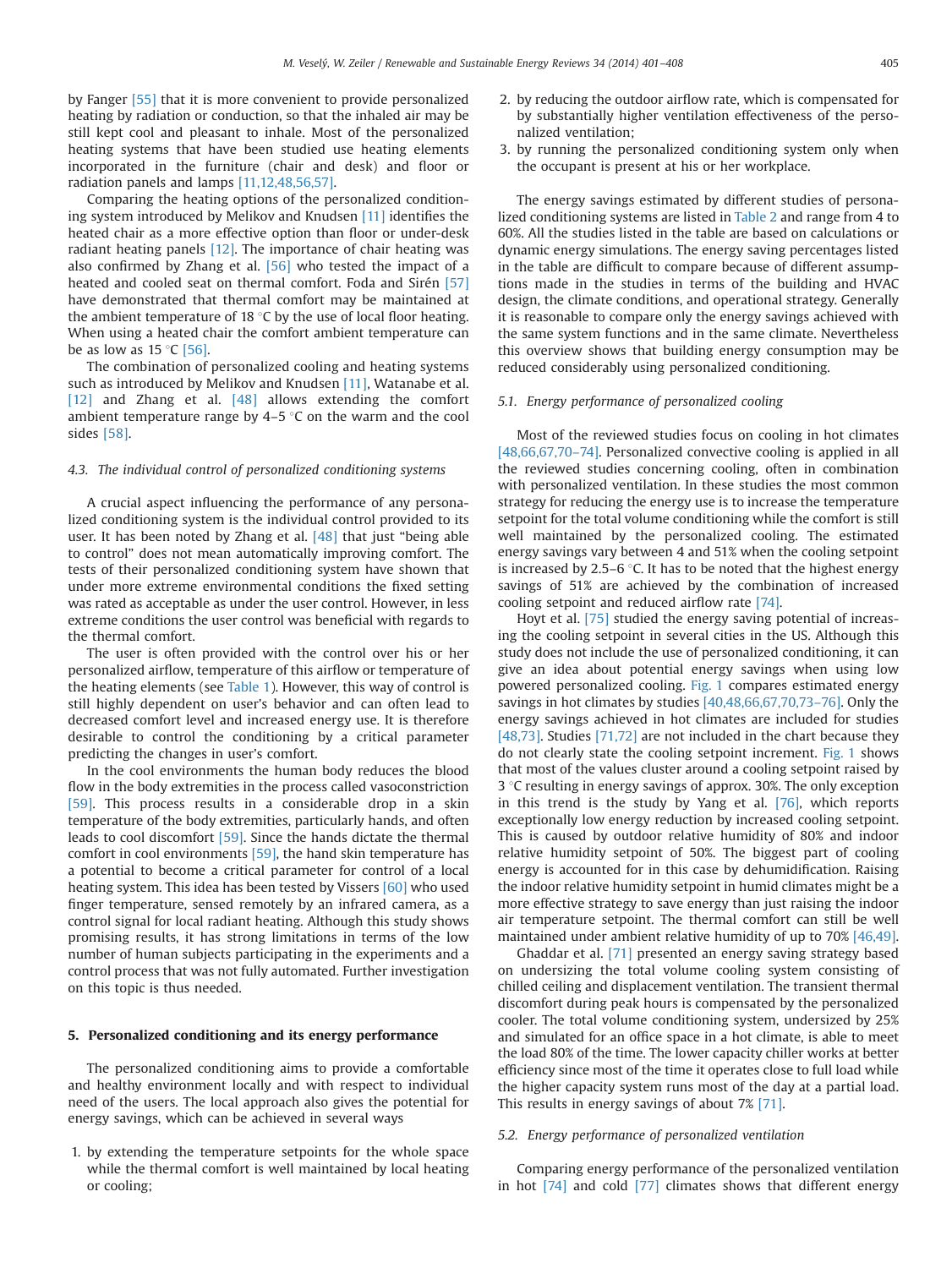#### <span id="page-5-0"></span>Table 2 Energy performance of personalized conditioning.

|        | Reference Type of personalized conditioning                                            | <b>Personalized</b><br>conditioning<br>functions | <b>Tested conditions</b>      | <b>Estimated energy</b><br>savings                         | Saving strategy                                                                                                                      |
|--------|----------------------------------------------------------------------------------------|--------------------------------------------------|-------------------------------|------------------------------------------------------------|--------------------------------------------------------------------------------------------------------------------------------------|
| $[70]$ | Personalized evaporative cooler                                                        | Cooling                                          | Hot climate                   | 18%                                                        | Supply temperature of displacement ventilation<br>raised from 21 to 24 $^{\circ}$ C                                                  |
| $[71]$ | Personalized evaporative cooler                                                        | Cooling                                          | Hot climate                   | 7%                                                         | Undersized overall cooling system compensated by<br>personalized cooler during transient periods                                     |
| $[67]$ | Ceiling-mounted personalized<br>ventilation                                            | Cooling, ventilation Hot climate                 |                               | 34%                                                        | Cooling setpoint raised from 24.5 to 28 $\degree$ C with<br>personalized ventilation supplying the air at $16^{\circ}$ C             |
| [66]   | Ceiling-mounted personalized<br>ventilation                                            | Cooling, ventilation Hot climate                 |                               | 30%                                                        | Cooling setpoint raised from 23 to 26 $\degree$ C with<br>personalized ventilation supplying the air at 20 °C                        |
| $[72]$ | Partition based personalized cooler                                                    | Cooling, ventilation Hot climate                 |                               | 45%                                                        | Cooling setpoint raised (study compares the<br>performance of central and personalized system<br>controlled be PMV index)            |
| $[73]$ | Personal fan/personalized ventilation Cooling, ventilation Cold to hot climate         |                                                  |                               | Up to 33% (hot<br>climate) and up to<br>48% (cold climate) | Cooling setpoint raised by $2.5$ °C, actual energy<br>savings depend on the power consumption of the<br>personal fan                 |
| $[77]$ | Personalized ventilation                                                               | Cooling, ventilation Cold climate                |                               | 60%                                                        | Cooling setpoint raised from 25.5 $\degree$ C to 30 $\degree$ C with<br>personalized ventilation supplying the air at 20 $\degree$ C |
| $[74]$ | Personalized ventilation                                                               | Cooling, ventilation Hot climate                 |                               | 51%                                                        | Cooling setpoint raised from 24 $\degree$ C to 28 $\degree$ C, reduced<br>airflow rate due to higher ventilation effectiveness       |
| [40]   | Personalized ventilation                                                               | Cooling, ventilation Hot climate                 |                               | 30%                                                        | Cooling setpoint raised from 24 $\degree$ C to 28 $\degree$ C, reduced<br>airflow rate due to higher ventilation effectiveness       |
| $[76]$ | Ceiling-mounted personalized<br>ventilation                                            | Cooling, ventilation Hot climate                 |                               | 4%                                                         | Cooling setpoint raised from 23.5 $\degree$ C to 26 $\degree$ C with<br>personalized ventilation supplying the air at 23.5 °C        |
| $[48]$ | Combination of personalized<br>ventilation, palms and feet heating<br>and hand cooling | Cooling, heating,<br>ventilation                 | Mild to hot climate Up to 44% |                                                            | Heating setpoint lowered from 21.5 °C to 18 °C and<br>cooling setpoint raised from 24 $\degree$ C to 30 $\degree$ C                  |
| $[57]$ | Local floor heating                                                                    | Heating                                          | Not specified                 | 17%                                                        | Heating setpoint lowered from 21 $\degree$ C to 18 $\degree$ C                                                                       |
| [60]   | Personalized radiant heating                                                           | Heating                                          | Mild climate                  | 17%                                                        | Heating setpoint lowered from 22 $\degree$ C to 19.5 $\degree$ C                                                                     |



Fig. 1. Comparison of estimated energy savings in hot climates by studies [\[40,48,66,67,70,73](#page-7-0)–76].

saving strategies have to be applied in different climate conditions. Unlike increasing the cooling setpoint, which works in both climates, reducing the airflow rate does not always imply a reduction of the energy consumption in cold climates because the outdoor air has a free cooling effect in a building that mainly needs cooling [\[77\].](#page-7-0) Higher relative energy savings were achieved in cold climate (up to 60% according to Ref. [\[77\]](#page-7-0)). However, this has to be understood in the context of the reference cases. The cooling energy need of a reference case is much lower in the cold than in the hot climate, so even higher relative energy savings do not mean higher savings in the absolute energy consumption.

Schiavon et al. [\[73\]](#page-7-0) investigated how the power consumption of a personal fan influences the energy savings due to the increased cooling setpoint. Under conditions considered in their study (cold to hot climate, cooling setpoint increased by 2.5  $\degree$ C), it was never possible to achieve energy savings with a personal fan input power higher than 60 W. Calculations made for the best guess values for a coefficient of performance of the chiller of 3.5 and energy losses from emission, distribution and storage for cooling of 0.05 (common values from practical experience) reveal that energy savings are not be achieved with fans using more than  $20 W$  [\[73\].](#page-7-0) This suggests that the power input of personalized conditioning is a critical factor for the applicability as an energy saving solution in practice.

#### 5.3. Energy performance of personalized heating

In contrast to studies on personalized cooling only a few studies deal with personalized heating as an energy saving solution. The studies of Foda and Sirén [\[57\]](#page-7-0) and Vissers [\[60\]](#page-7-0) both report energy savings of 17% of heating energy, when the heating setpoint of the total volume heating was decreased by  $3 \text{ }^{\circ}$ C [\[57\],](#page-7-0) resp. 2.5  $\degree$ C [\[60\]](#page-7-0) and the energy consumption of the local floor heating [\[57\]](#page-7-0), resp. personalized radiant heating [\[60\]](#page-7-0) was taken into account.

The system presented in the study of Zhang et al. [\[48\]](#page-7-0) also included personalized heating, but the annual energy savings of 40% were reported only for the whole combination of personalized heating and cooling, while the dead-band was extended from 21.5–24  $\degree$ C to 18–30  $\degree$ C.

### 6. Conclusions

An individual approach to the building occupants makes it possible to satisfy different needs of different persons and thus improves comfort and subsequently also health and performance.

In the reviewed studies, it was demonstrated that elevated air movement is an effective way to provide local cooling. Thermal comfort is well preserved in the ambient temperature of up to 30  $\degree$ C and relative humidity of up to 70% when personalized convective cooling is applied. However, no publication was found reporting a threshold above which a satisfactory thermal comfort cannot be achieved by elevated air movement. Among the methods to elevate the air movement, personalized ventilation has several advantages over personal fans. Personalized ventilation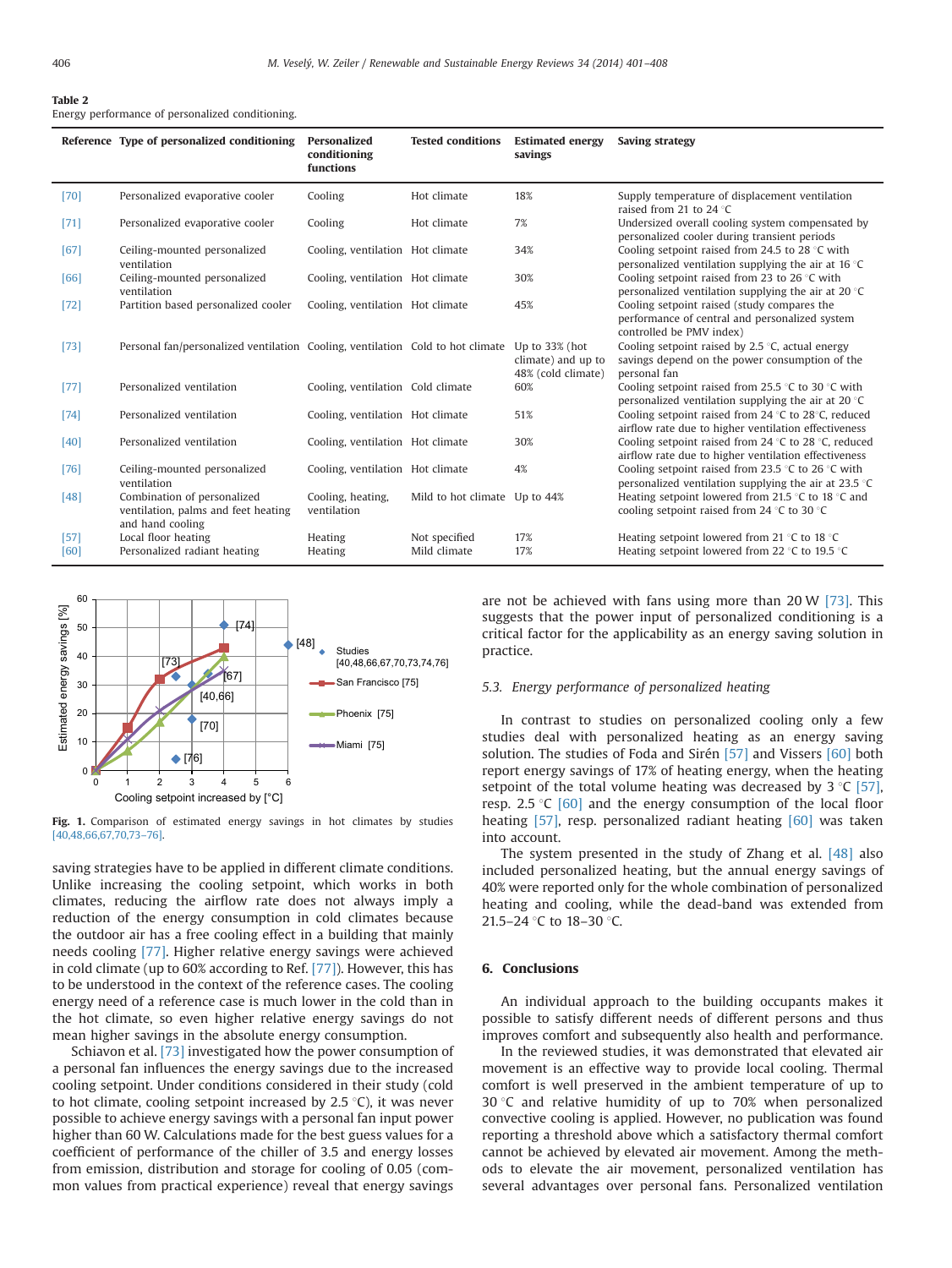<span id="page-6-0"></span>can condition the supplied air in terms of temperature and humidity. Therefore lower air velocity is needed to create a sufficient cooling effect, which lowers the risk of draft or irritation due to air movement. Personalized ventilation provides fresh air, improving thus also the indoor air quality.

Two basic principles are feasible to provide personalized heating – radiation by panels or lamps and conduction by heated chair or heated floor or heated desk mats. A comprehensive comparison of the personalized heating is missing, although some experiments showed that a heated chair is preferred by users. The ambient temperatures, under which it is possible to maintain thermal comfort with the use of personalized conditioning, were reported to be as low as  $15 \degree C$ .

Beside comfort improvements, personalized conditioning also reduces energy consumption due to higher effectiveness compared to traditional HVAC design – the energy is deployed where it is actually needed. The energy saving potential reported in literature reaches up to 60% using personalized ventilation with lowered cooling setpoint and reduced airflow rate. Extending the temperature dead-band to 18–30  $\degree$ C with the use of a combination of personalized heating and cooling can lead to annual energy savings of about 40%.

### 7. Future research

As shown in this paper personalized conditioning brings advantages over total volume conditioning in terms of improved thermal comfort and reduced energy consumption. However, several topics still remains to be explored in order to ease practical application of personalized conditioning. Some of these topics are outlined as follows:

- It has been reported that the energy consumption of the personalized conditioning system is a critical factor for its applicability as an energy saving solution. Therefore, there is a need for development of low power personalized conditioning systems.
- - Different personalized conditioning systems have been introduced, but a comprehensive comparison of different options for heating and cooling is still missing. Such a comparison can be made by introducing an efficiency that relates cooling or heating effect and energy consumption of the personalized conditioning system. The cooling or heating effect can be represented by difference in thermal sensation or skin temperature with and without personalized conditioning. This would provide an easy to use parameter for comparing different systems by HVAC designers.
- - Individual control of personalized conditioning is nowadays based solely on user interaction. This can lead to negative effects such as rebound or overshoot. Therefore, it is needed to investigate the possibility to incorporate physiological parameters that can predict thermal discomfort into control loop.
- - While most of the papers included in this review were based on experiments in the climate chambers or on simulations, only a few studies presented field tests. Evaluation of personalized conditioning in real conditions thus remains to be done.

#### References

- [1] Ministry of Economic Affairs. Agriculture and innovation. Energy report. The Hague; 2011.
- [2] [Pérez-Lombard L, Ortiz J, Pout C. A review on buildings energy consumption](http://refhub.elsevier.com/S1364-0321(14)00185-3/sbref1) [information. Energy Build 2008;40:394](http://refhub.elsevier.com/S1364-0321(14)00185-3/sbref1)–8.
- [3] International Standard Organisation, ISO 7730. Ergonomics of the thermal environment – analytical determination and interpretation of thermal comfort using calculation of the PMV and PPD indices and local thermal comfort criteria; 2005.
- [4] ASHRAE, Standard 55-2004. Thermal environmental conditions for human occupancy. Atlanta (GA); 2004.
- [5] [de Dear R. Revisiting an old hypothesis of human thermal perception:](http://refhub.elsevier.com/S1364-0321(14)00185-3/sbref2) [alliesthesia. Build Res Inf 2011;39:108](http://refhub.elsevier.com/S1364-0321(14)00185-3/sbref2)–17.
- [6] [van Hoof J. Forty years of Fanger's model of thermal comfort: comfort for all?](http://refhub.elsevier.com/S1364-0321(14)00185-3/sbref3) [Indoor Air 2008;18:182](http://refhub.elsevier.com/S1364-0321(14)00185-3/sbref3)–201.
- [7] [Arens E, Humphreys Ma, de Dear R, Zhang H. Are](http://refhub.elsevier.com/S1364-0321(14)00185-3/sbref4) "class A" temperature [requirements realistic or desirable? Build Environ 2010;45:4](http://refhub.elsevier.com/S1364-0321(14)00185-3/sbref4)–10.
- [8] [Yao Y, Lian Z, Liu W, Shen Q. Experimental study on skin temperature and](http://refhub.elsevier.com/S1364-0321(14)00185-3/sbref5) [thermal comfort of the human body in a recumbent posture under uniform](http://refhub.elsevier.com/S1364-0321(14)00185-3/sbref5) [thermal environments. Indoor Built Environ 2007;16:505](http://refhub.elsevier.com/S1364-0321(14)00185-3/sbref5)–18.
- [9] [Wang D, Zhang H, Arens E, Huizenga C. Observations of upper-extremity skin](http://refhub.elsevier.com/S1364-0321(14)00185-3/sbref6) [temperature and corresponding overall-body thermal sensations and comfort.](http://refhub.elsevier.com/S1364-0321(14)00185-3/sbref6) [Build Environ 2007;42:3933](http://refhub.elsevier.com/S1364-0321(14)00185-3/sbref6)–43.
- [10] [Melikov AK. Personalized ventilation. Indoor Air 2004;14:157](http://refhub.elsevier.com/S1364-0321(14)00185-3/sbref7)–67.
- [11] [Melikov AK, Knudsen GL. Human response to an individually controlled](http://refhub.elsevier.com/S1364-0321(14)00185-3/sbref8) [microenvironment. HVAC](http://refhub.elsevier.com/S1364-0321(14)00185-3/sbref8)&[R Res 2007;13:645](http://refhub.elsevier.com/S1364-0321(14)00185-3/sbref8)–60.
- [12] Watanabe S, Melikov AK, Knudsen GL, Design of an individually controlled system [for an optimal thermal microenvironment. Build Environ 2010;45:549](http://refhub.elsevier.com/S1364-0321(14)00185-3/sbref9)–58.
- [13] Demeter M, Wichman P. Personal environmental module; 1993.
- [14] [Gao C, Kuklane K, Wang F, Holmér I. Personal cooling with phase change](http://refhub.elsevier.com/S1364-0321(14)00185-3/sbref10) [materials to improve thermal comfort from a heat wave perspective. Indoor](http://refhub.elsevier.com/S1364-0321(14)00185-3/sbref10) [Air 2012;22:523](http://refhub.elsevier.com/S1364-0321(14)00185-3/sbref10)–30.
- [15] [Fanger PO. Thermal comfort. Analysis and applications in environmental](http://refhub.elsevier.com/S1364-0321(14)00185-3/sbref11) [engineering. Copenhagen, Denmark: Copenhagen Danish Tech. Press; 1970.](http://refhub.elsevier.com/S1364-0321(14)00185-3/sbref11)
- [16] [Havenith G. Temperature regulation and technology. Gerontechnology](http://refhub.elsevier.com/S1364-0321(14)00185-3/sbref12)  $2001 \cdot 1 \cdot 41 - 9$
- [17] [van Hoof J, Hensen J. Thermal comfort and older adults. Gerontechnology](http://refhub.elsevier.com/S1364-0321(14)00185-3/sbref13) [2006;4\(4\):223](http://refhub.elsevier.com/S1364-0321(14)00185-3/sbref13)–8.
- [18] [DeGroot D, Havenith G, Kenney W Larry. Responses to mild cold stress are](http://refhub.elsevier.com/S1364-0321(14)00185-3/sbref14) [predicted by different individual characteristics in young and older subjects. J](http://refhub.elsevier.com/S1364-0321(14)00185-3/sbref14) [Appl Physiol 2006;101:1607](http://refhub.elsevier.com/S1364-0321(14)00185-3/sbref14)–15.
- [19] [Karjalainen S. Thermal comfort and gender: a literature review. Indoor Air](http://refhub.elsevier.com/S1364-0321(14)00185-3/sbref15) [2012;22:96](http://refhub.elsevier.com/S1364-0321(14)00185-3/sbref15)–109.
- [20] [Schellen L, Loomans MGLC, de Wit MH, Olesen BW, van Marken Lichtenbelt](http://refhub.elsevier.com/S1364-0321(14)00185-3/sbref16) WD. The infl[uence of local effects on thermal sensation under non-uniform](http://refhub.elsevier.com/S1364-0321(14)00185-3/sbref16) environmental conditions – [gender differences in thermophysiology, thermal](http://refhub.elsevier.com/S1364-0321(14)00185-3/sbref16) [comfort and productivity during convective and radiant cooling. Physiol Behav](http://refhub.elsevier.com/S1364-0321(14)00185-3/sbref16) [2012;107:252](http://refhub.elsevier.com/S1364-0321(14)00185-3/sbref16)–61.
- [21] [Kaciuba-Uscilko H, Grucza R. Gender differences in thermoregulation. Curr](http://refhub.elsevier.com/S1364-0321(14)00185-3/sbref17) [Opin Clin Nutr Metab Care 2001;4:533](http://refhub.elsevier.com/S1364-0321(14)00185-3/sbref17)–6.
- [22] [Tikuisis P, Jacobs I, Moroz D, Vallerand AL, Martineau L. Comparison of](http://refhub.elsevier.com/S1364-0321(14)00185-3/sbref18) [thermoregulatory responses between men and women immersed in cold](http://refhub.elsevier.com/S1364-0321(14)00185-3/sbref18) [water. J Appl Physiol 2000;89:1403](http://refhub.elsevier.com/S1364-0321(14)00185-3/sbref18)–11.
- [23] [Anderson GS. Human morphology and temperature regulation. Int J Biome](http://refhub.elsevier.com/S1364-0321(14)00185-3/sbref19)[teorol 1999;43:99](http://refhub.elsevier.com/S1364-0321(14)00185-3/sbref19)–109.
- [24] [Zhang H, Huizenga C, Arens E, Yu T. Considering individual physiological](http://refhub.elsevier.com/S1364-0321(14)00185-3/sbref20) [differences in a human thermal model. J Therm Biol 2001;26:401](http://refhub.elsevier.com/S1364-0321(14)00185-3/sbref20)–8.
- [25] [Savastano D, Gorbach A. Adiposity and human regional body temperature. Am](http://refhub.elsevier.com/S1364-0321(14)00185-3/sbref21) [J Clin Nutr 2009:1124](http://refhub.elsevier.com/S1364-0321(14)00185-3/sbref21)–31.
- [26] [de Dear R, Brager G. Developing an adaptive model of thermal comfort and](http://refhub.elsevier.com/S1364-0321(14)00185-3/sbref22) [preference. ASHRAE Trans 1998;104:145](http://refhub.elsevier.com/S1364-0321(14)00185-3/sbref22)–67.
- [27] [Humphreys MA, Rijal HB, Nicol JF. Updating the adaptive relation between](http://refhub.elsevier.com/S1364-0321(14)00185-3/sbref23) [climate and comfort indoors; new insights and an extended database. Build](http://refhub.elsevier.com/S1364-0321(14)00185-3/sbref23) [Environ 2013;63:40](http://refhub.elsevier.com/S1364-0321(14)00185-3/sbref23)–55.
- [28] [Huizenga C, Zhang H, Arens E, Wang D. Skin and core temperature response to](http://refhub.elsevier.com/S1364-0321(14)00185-3/sbref24) [partial- and whole-body heating and cooling. J Therm Biol 2004;29:549](http://refhub.elsevier.com/S1364-0321(14)00185-3/sbref24)–58.
- [29] [Arens E, Zhang H, Huizenga C. Partial- and whole-body thermal sensation and](http://refhub.elsevier.com/S1364-0321(14)00185-3/sbref25) comfort – [Part I: uniform environmental conditions. J Therm Biol](http://refhub.elsevier.com/S1364-0321(14)00185-3/sbref25) [2006;31:53](http://refhub.elsevier.com/S1364-0321(14)00185-3/sbref25)–9.
- [30] [Zhang H. Human thermal sensation and comfort in transient and non-uniform](http://refhub.elsevier.com/S1364-0321(14)00185-3/sbref26) [thermal environments. Berkeley: University of California; 2003.](http://refhub.elsevier.com/S1364-0321(14)00185-3/sbref26)
- [31] [Zhang H, Arens E, Huizenga C, Han T. Thermal sensation and comfort models](http://refhub.elsevier.com/S1364-0321(14)00185-3/sbref27) [for non-uniform and transient environments, Part III: Whole-body sensation](http://refhub.elsevier.com/S1364-0321(14)00185-3/sbref27) [and comfort. Build Environ 2010;45:399](http://refhub.elsevier.com/S1364-0321(14)00185-3/sbref27)–410.
- [32] [de Dear R, Akimoto T, Arens E, Brager G, Candido C, Cheong KWD, et al.](http://refhub.elsevier.com/S1364-0321(14)00185-3/sbref28) [Progress in thermal comfort research over the last twenty years. Indoor Air](http://refhub.elsevier.com/S1364-0321(14)00185-3/sbref28) [2013;23:442](http://refhub.elsevier.com/S1364-0321(14)00185-3/sbref28)–61.
- [33] Halvoň[ová B, Melikov AK. Performance of](http://refhub.elsevier.com/S1364-0321(14)00185-3/sbref29) "ductless" personalized ventilation [in conjunction with displacement ventilation: impact of disturbances due to](http://refhub.elsevier.com/S1364-0321(14)00185-3/sbref29) [walking person\(s\). Build Environ 2010;45:427](http://refhub.elsevier.com/S1364-0321(14)00185-3/sbref29)–36.
- [34] Halvoň[ová B, Melikov AK. Performance of ductless personalized ventilation in](http://refhub.elsevier.com/S1364-0321(14)00185-3/sbref30) [conjunction with displacement ventilation: impact of workstations layout and](http://refhub.elsevier.com/S1364-0321(14)00185-3/sbref30) [partitions. HVAC&R Res 2010;16:75](http://refhub.elsevier.com/S1364-0321(14)00185-3/sbref30)–95.
- [35] Halvoň[ová B, Melikov AK. Performance of](http://refhub.elsevier.com/S1364-0321(14)00185-3/sbref31) "ductless" personalized ventilation [in conjunction with displacement ventilation: impact of intake height. Build](http://refhub.elsevier.com/S1364-0321(14)00185-3/sbref31) [Environ 2010;45:996](http://refhub.elsevier.com/S1364-0321(14)00185-3/sbref31)–1005.
- [36] [Cermak R, Melikov AK, Forejt L, Kovar O. Performance of personalized](http://refhub.elsevier.com/S1364-0321(14)00185-3/sbref32) [ventilation in conjunction with mixing and displacement ventilation. HVAC&R](http://refhub.elsevier.com/S1364-0321(14)00185-3/sbref32) [Res 2006;12:295](http://refhub.elsevier.com/S1364-0321(14)00185-3/sbref32)–311.
- [37] [Niu J, Gao N, Phoebe M, Huigang Z. Experimental study on a chair-based](http://refhub.elsevier.com/S1364-0321(14)00185-3/sbref33) [personalized ventilation system. Build Environ 2007;42:913](http://refhub.elsevier.com/S1364-0321(14)00185-3/sbref33)–25.